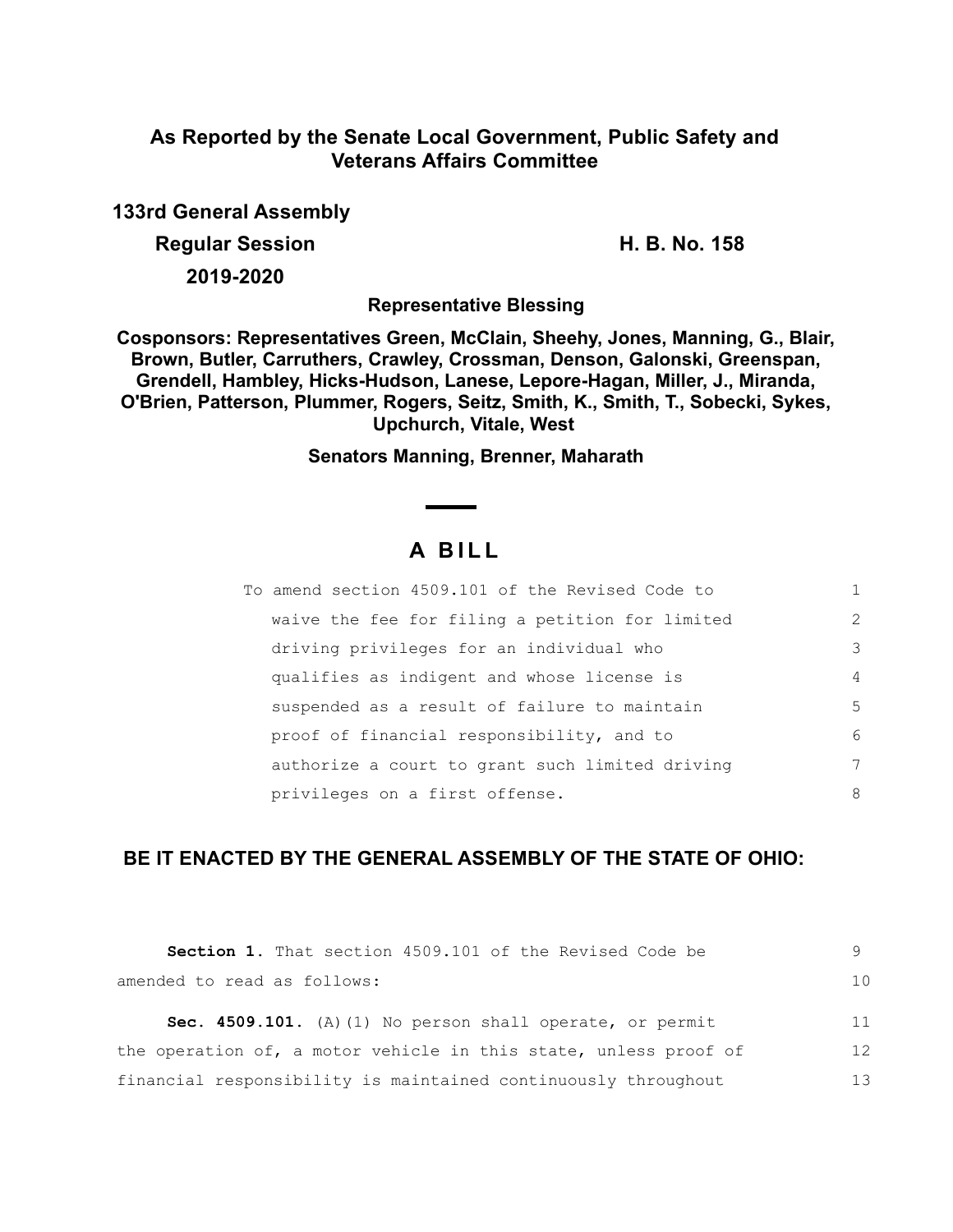#### **H. B. No. 158 Page 2 As Reported by the Senate Local Government, Public Safety and Veterans Affairs Committee**

the registration period with respect to that vehicle, or, in the case of a driver who is not the owner, with respect to that driver's operation of that vehicle. (2) Whoever violates division (A)(1) of this section shall be subject to the following civil penalties: (a) Subject to divisions (A)(2)(b) and (c) of this section, a class (F) suspension of the person's driver's license, commercial driver's license, temporary instruction permit, probationary license, or nonresident operating privilege for the period of time specified in division (B)(6) of section 4510.02 of the Revised Code and impoundment of the person's license. The court may grant limited driving privileges to the person, but only if the person presents proof of financial responsibility and is enrolled in a reinstatement fee payment plan pursuant to section 4510.10 of the Revised Code. 14 15 16 17 18 19 20 21 22 23 24 25 26 27 28

(b) If, within five years of the violation, the person's operating privileges are again suspended and the person's license again is impounded for a violation of division (A)(1) of this section, a class C suspension of the person's driver's license, commercial driver's license, temporary instruction permit, probationary license, or nonresident operating privilege for the period of time specified in division (B)(3) of section 4510.02 of the Revised Code. The court may grant limited driving privileges to the person only if the person presents proof of financial responsibility and has complied with division (A)(5) of this section, and no court may grant limited driving privileges for the first fifteen days of the suspension. 29 30 31 32 33 34 35 36 37 38 39 40

(c) If, within five years of the violation, the person's operating privileges are suspended and the person's license is impounded two or more times for a violation of division (A)(1) 41 42 43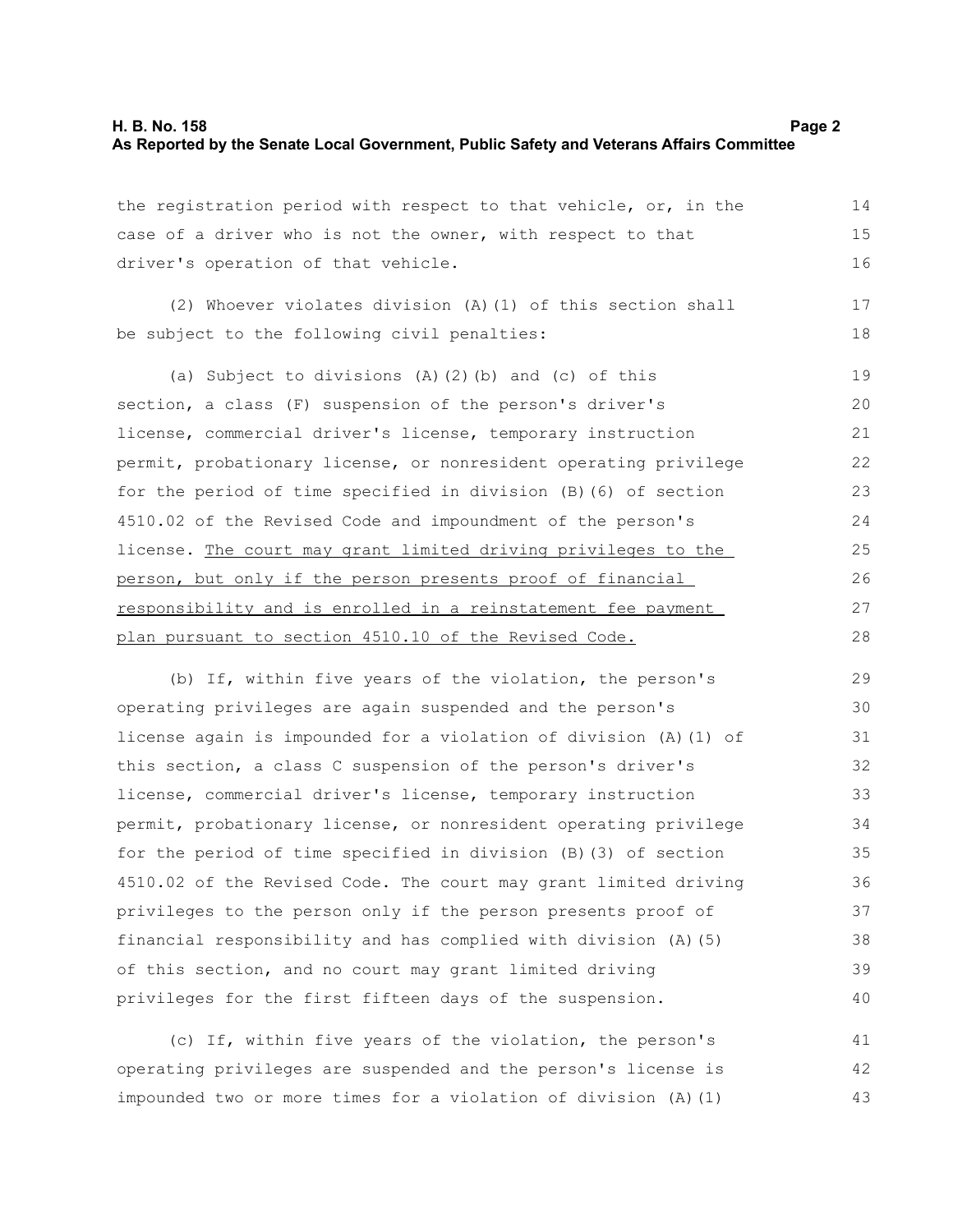#### **H. B. No. 158 Page 3 As Reported by the Senate Local Government, Public Safety and Veterans Affairs Committee**

of this section, a class B suspension of the person's driver's license, commercial driver's license, temporary instruction permit, probationary license, or nonresident operating privilege for the period of time specified in division (B)(2) of section 4510.02 of the Revised Code. The court may grant limited driving privileges to the person only if the person presents proof of financial responsibility and has complied with division (A)(5) of this section, except that no court may grant limited driving privileges for the first thirty days of the suspension. 44 45 46 47 48 49 50 51 52

(d) In addition to the suspension of an owner's license under division (A)(2)(a), (b), or (c) of this section, the suspension of the rights of the owner to register the motor vehicle and the impoundment of the owner's certificate of registration and license plates until the owner complies with division (A)(5) of this section. 53 54 55 56 57 58

The clerk of court shall waive the cost of filing a petition for limited driving privileges if, pursuant to section 2323.311 of the Revised Code, the petitioner applies to be qualified as an indigent litigant and the court approves the application.

(3) A person to whom this state has issued a certificate of registration for a motor vehicle or a license to operate a motor vehicle or who is determined to have operated any motor vehicle or permitted the operation in this state of a motor vehicle owned by the person shall be required to verify the existence of proof of financial responsibility covering the operation of the motor vehicle or the person's operation of the motor vehicle under any of the following circumstances: 64 65 66 67 68 69 70 71

(a) The person or a motor vehicle owned by the person is involved in a traffic accident that requires the filing of an 72 73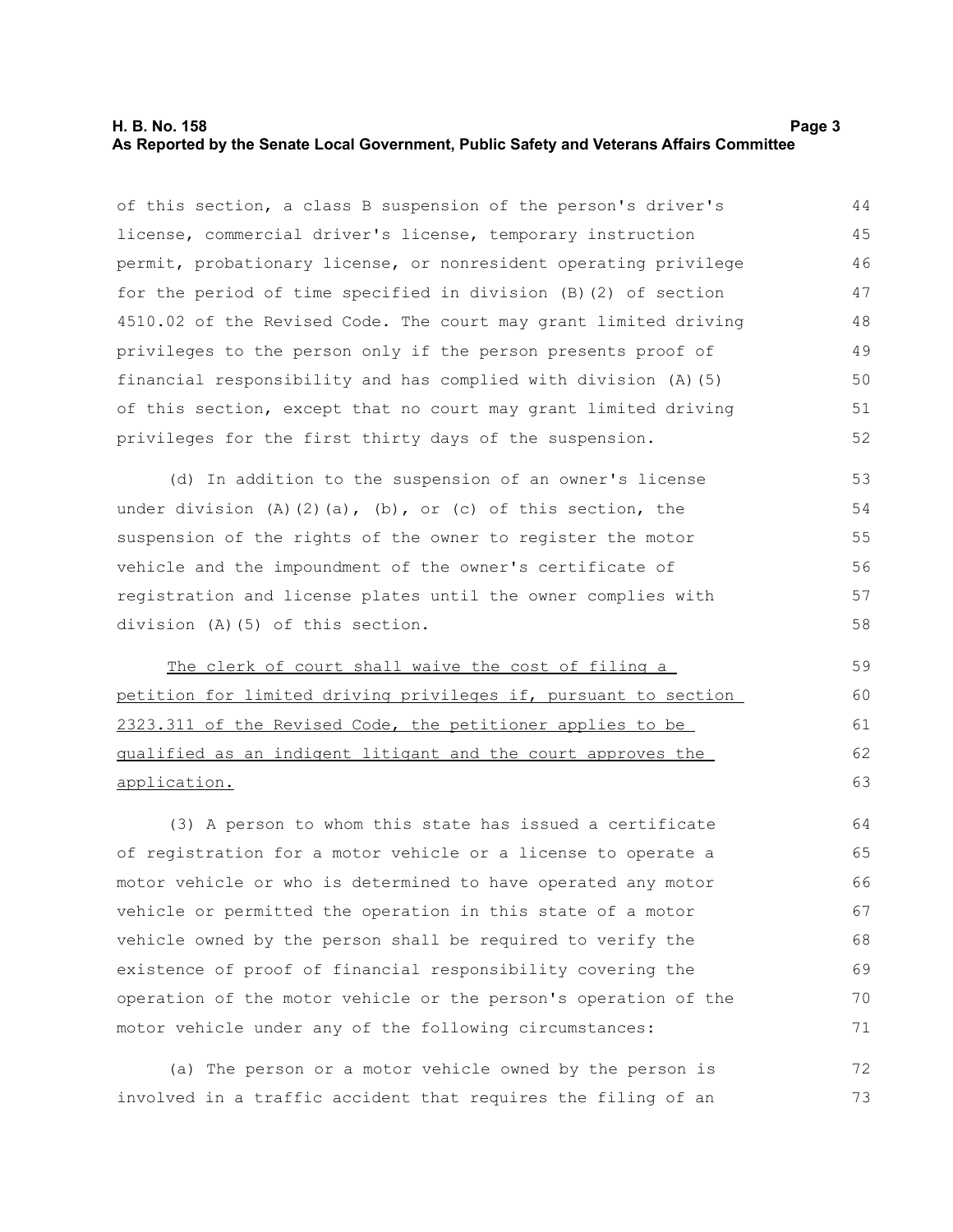#### **H. B. No. 158 Page 4 As Reported by the Senate Local Government, Public Safety and Veterans Affairs Committee**

| accident report under section 4509.06 of the Revised Code.      | 74 |
|-----------------------------------------------------------------|----|
| (b) The person receives a traffic ticket indicating that        | 75 |
| proof of the maintenance of financial responsibility was not    | 76 |
| produced upon the request of a peace officer or state highway   | 77 |
| patrol trooper made in accordance with division (D) (2) of this | 78 |
| section.                                                        | 79 |
| (c) Whenever, in accordance with rules adopted by the           | 80 |
| registrar, the person is randomly selected by the registrar and | 81 |
| requested to provide such verification.                         | 82 |
| (4) An order of the registrar that suspends and impounds a      | 83 |
| license or registration, or both, shall state the date on or    | 84 |
| before which the person is required to surrender the person's   | 85 |
| license or certificate of registration and license plates. The  | 86 |
| person is deemed to have surrendered the license or certificate | 87 |
| of registration and license plates, in compliance with the      | 88 |
| order, if the person does either of the following:              | 89 |
| (a) On or before the date specified in the order,               | 90 |
| personally delivers the license or certificate of registration  | 91 |
| and license plates, or causes the delivery of the items, to the | 92 |

(b) Mails the license or certificate of registration and license plates to the registrar in an envelope or container bearing a postmark showing a date no later than the date specified in the order. 94 95 96 97

93

registrar;

(5) Except as provided in division (A)(6) or (L) of this section, the registrar shall not restore any operating privileges or registration rights suspended under this section, return any license, certificate of registration, or license plates impounded under this section, or reissue license plates 98 99 100 101 102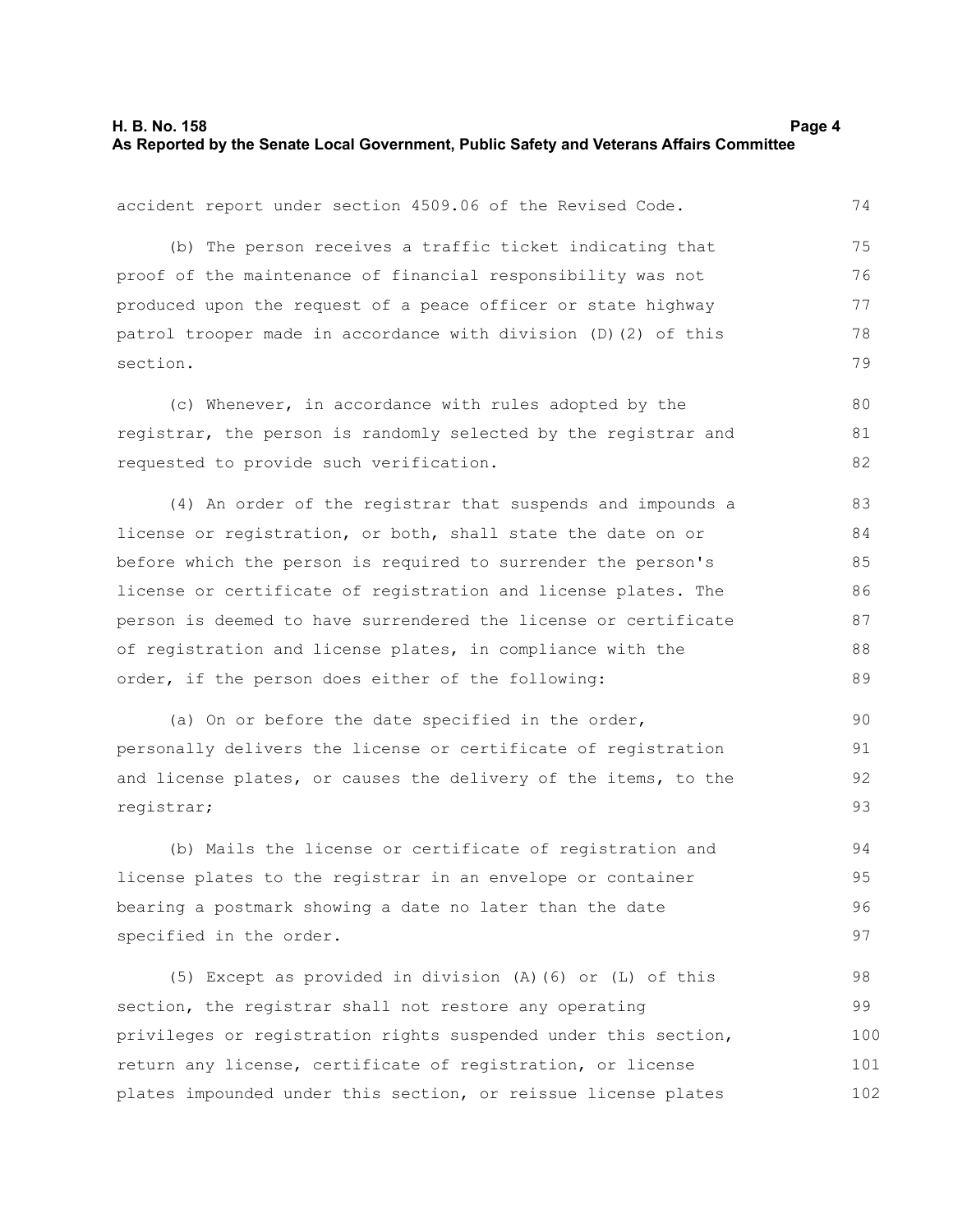#### **H. B. No. 158 Page 5 As Reported by the Senate Local Government, Public Safety and Veterans Affairs Committee**

under section 4503.232 of the Revised Code, if the registrar destroyed the impounded license plates under that section, or reissue a license under section 4510.52 of the Revised Code, if the registrar destroyed the suspended license under that section, unless the rights are not subject to suspension or revocation under any other law and unless the person, in addition to complying with all other conditions required by law for reinstatement of the operating privileges or registration rights, complies with all of the following: 103 104 105 106 107 108 109 110 111

(a) Pays to the registrar or an eligible deputy registrar a financial responsibility reinstatement fee of one hundred dollars for the first violation of division (A)(1) of this section, three hundred dollars for a second violation of that division, and six hundred dollars for a third or subsequent violation of that division; 112 113 114 115 116 117

(b) If the person has not voluntarily surrendered the license, certificate, or license plates in compliance with the order, pays to the registrar or an eligible deputy registrar a financial responsibility nonvoluntary compliance fee in an amount, not to exceed fifty dollars, determined by the registrar; 118 119 120 121 122 123

(c) Files and continuously maintains proof of financial responsibility under sections 4509.44 to 4509.65 of the Revised Code; 124 125 126

(d) Pays a deputy registrar a service fee of ten dollars to compensate the deputy registrar for services performed under this section. The deputy registrar shall retain eight dollars of the service fee and shall transmit the reinstatement fee, any nonvoluntary compliance fee, and two dollars of the service fee to the registrar in the manner the registrar shall determine. 127 128 129 130 131 132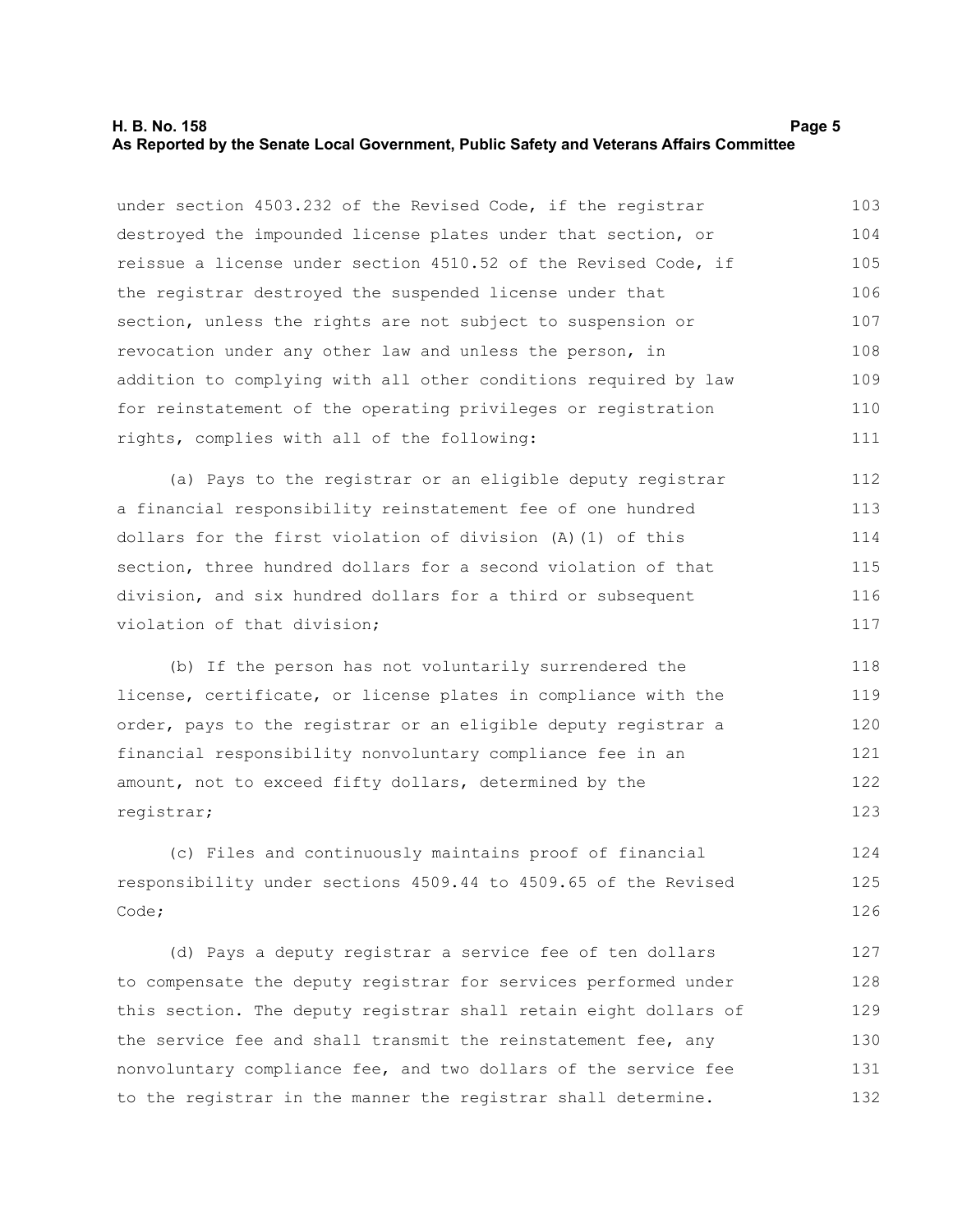#### **H. B. No. 158 Page 6 As Reported by the Senate Local Government, Public Safety and Veterans Affairs Committee**

(6) If the registrar issues an order under division (A)(2) of this section resulting from the failure of a person to respond to a financial responsibility random verification request under division  $(A)(3)(c)$  of this section and the person successfully maintains an affirmative defense to a violation of section 4510.16 of the Revised Code or is determined by the registrar or a deputy registrar to have been in compliance with division (A)(1) of this section at the time of the initial financial responsibility random verification request, the registrar shall do both of the following: 133 134 135 136 137 138 139 140 141 142

(a) Terminate the order of suspension or impoundment;

143

(b) Restore the operating privileges and registration rights of the person without payment of the fees established in divisions (A)(5)(a) and (b) of this section and without a requirement to file proof of financial responsibility. 144 145 146 147

(B)(1) Every party required to file an accident report under section 4509.06 of the Revised Code also shall include with the report a document described in division  $(G)$  (1)(a) of this section or shall present proof of financial responsibility through use of an electronic wireless communications device as permitted by division (G)(1)(b) of this section. 148 149 150 151 152 153

If the registrar determines, within forty-five days after the report is filed, that an operator or owner has violated division (A)(1) of this section, the registrar shall do all of the following: 154 155 156 157

(a) Order the impoundment, with respect to the motor vehicle involved, required under division (A)(2)(d) of this section, of the certificate of registration and license plates of any owner who has violated division (A)(1) of this section; 158 159 160 161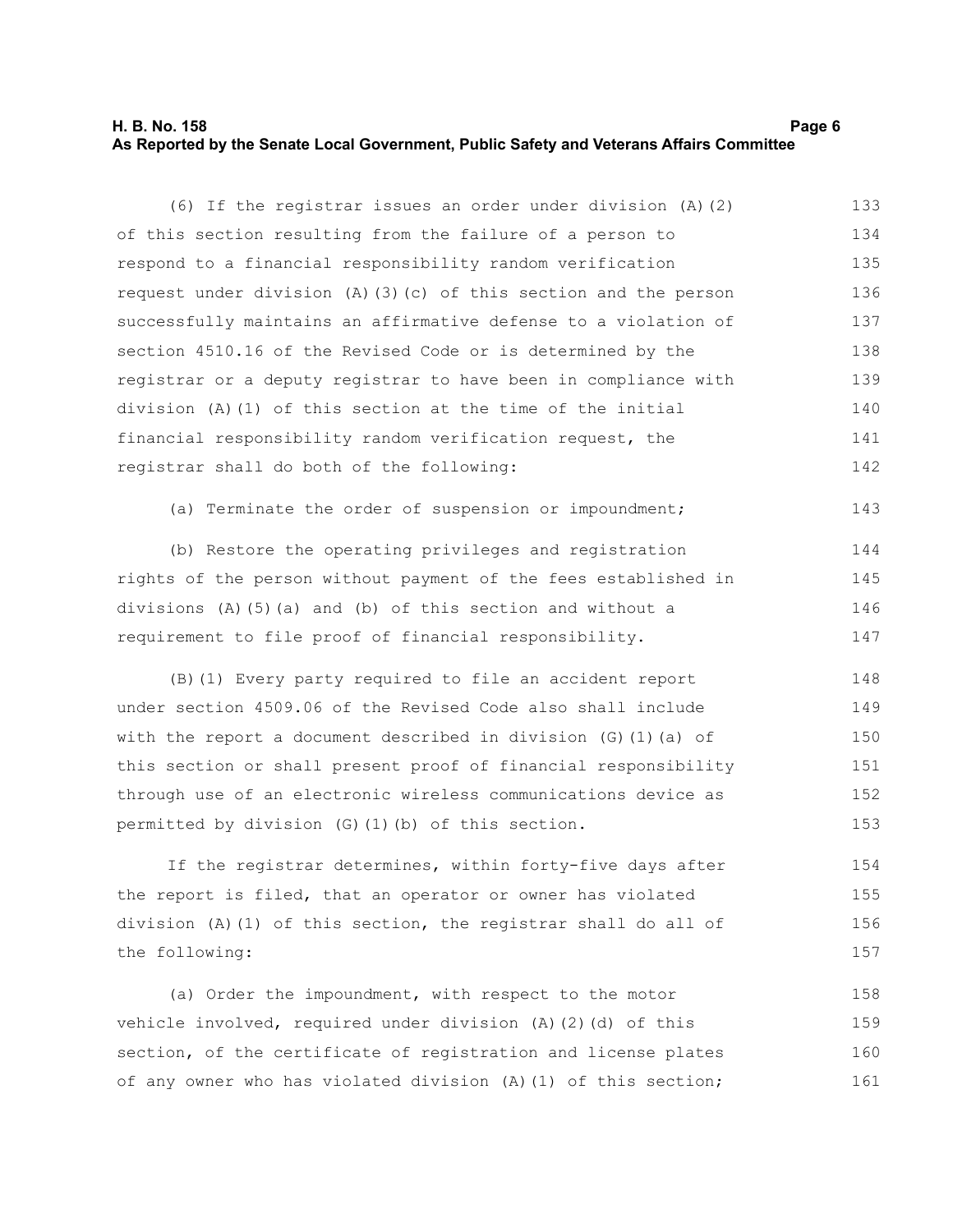#### **H. B. No. 158 Page 7 As Reported by the Senate Local Government, Public Safety and Veterans Affairs Committee**

(b) Order the suspension required under division (A)(2) (a), (b), or (c) of this section of the license of any operator or owner who has violated division (A)(1) of this section; 162 163 164

(c) Record the name and address of the person whose certificate of registration and license plates have been impounded or are under an order of impoundment, or whose license has been suspended or is under an order of suspension; the serial number of the person's license; the serial numbers of the person's certificate of registration and license plates; and the person's social security account number, if assigned, or, where the motor vehicle is used for hire or principally in connection with any established business, the person's federal taxpayer identification number. The information shall be recorded in such a manner that it becomes a part of the person's permanent record, and assists the registrar in monitoring compliance with the orders of suspension or impoundment. 165 166 167 168 169 170 171 172 173 174 175 176 177

(d) Send written notification to every person to whom the order pertains, at the person's last known address as shown on the records of the bureau. The person, within ten days after the date of the mailing of the notification, shall surrender to the registrar, in a manner set forth in division (A)(4) of this section, any certificate of registration and registration plates under an order of impoundment, or any license under an order of suspension. 178 179 180 181 182 183 184 185

(2) The registrar shall issue any order under division (B) (1) of this section without a hearing. Any person adversely affected by the order, within ten days after the issuance of the order, may request an administrative hearing before the registrar, who shall provide the person with an opportunity for a hearing in accordance with this paragraph. A request for a 186 187 188 189 190 191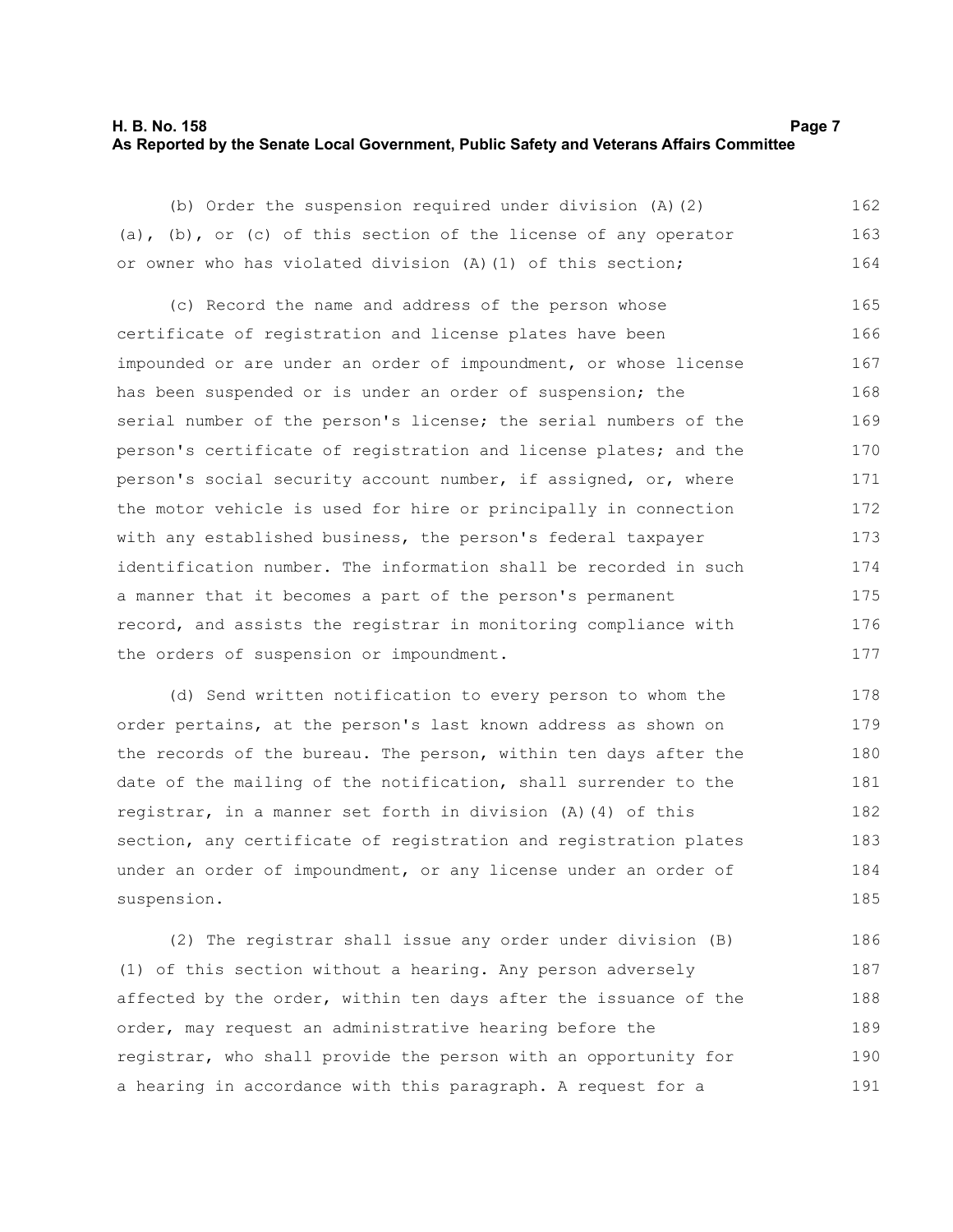#### **H. B. No. 158 Page 8 As Reported by the Senate Local Government, Public Safety and Veterans Affairs Committee**

hearing does not operate as a suspension of the order. The scope of the hearing shall be limited to whether the person in fact demonstrated to the registrar proof of financial responsibility in accordance with this section. The registrar shall determine the date, time, and place of any hearing, provided that the hearing shall be held, and an order issued or findings made, within thirty days after the registrar receives a request for a hearing. If requested by the person in writing, the registrar may designate as the place of hearing the county seat of the county in which the person resides or a place within fifty miles of the person's residence. The person shall pay the cost of the hearing before the registrar, if the registrar's order of suspension or impoundment is upheld. 192 193 194 195 196 197 198 199 200 201 202 203 204

(C) Any order of suspension or impoundment issued under this section or division (B) of section 4509.37 of the Revised Code may be terminated at any time if the registrar determines upon a showing of proof of financial responsibility that the operator or owner of the motor vehicle was in compliance with division (A)(1) of this section at the time of the traffic offense, motor vehicle inspection, or accident that resulted in the order against the person. A determination may be made without a hearing. This division does not apply unless the person shows good cause for the person's failure to present satisfactory proof of financial responsibility to the registrar prior to the issuance of the order. 205 206 207 208 209 210 211 212 213 214 215 216

(D)(1) For the purpose of enforcing this section, every peace officer is deemed an agent of the registrar. 217 218

(a) Except as provided in division (D)(1)(b) of this section, any peace officer who, in the performance of the peace officer's duties as authorized by law, becomes aware of a person 219 220 221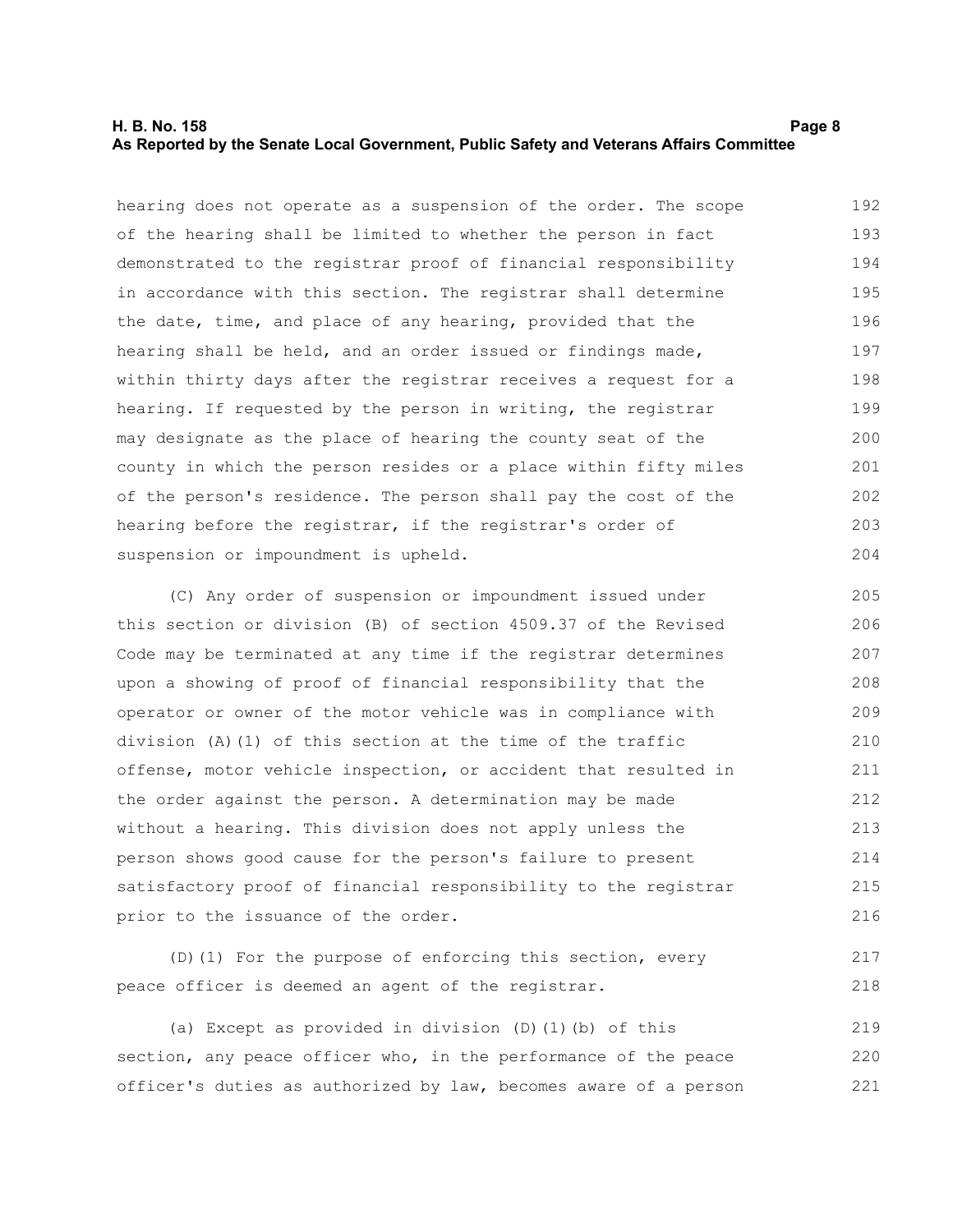#### **H. B. No. 158 Page 9 As Reported by the Senate Local Government, Public Safety and Veterans Affairs Committee**

whose license is under an order of suspension, or whose certificate of registration and license plates are under an order of impoundment, pursuant to this section, may confiscate the license, certificate of registration, and license plates, and return them to the registrar. 222 223 224 225 226

(b) Any peace officer who, in the performance of the peace officer's duties as authorized by law, becomes aware of a person whose license is under an order of suspension, or whose certificate of registration and license plates are under an order of impoundment resulting from failure to respond to a financial responsibility random verification, shall not, for that reason, arrest the owner or operator or seize the vehicle or license plates. Instead, the peace officer shall issue a citation for a violation of section 4510.16 of the Revised Code specifying the circumstances as failure to respond to a financial responsibility random verification. 227 228 229 230 231 232 233 234 235 236 237

(2) A peace officer shall request the owner or operator of a motor vehicle to produce proof of financial responsibility in a manner described in division (G) of this section at the time the peace officer acts to enforce the traffic laws of this state and during motor vehicle inspections conducted pursuant to section 4513.02 of the Revised Code. 238 239 240 241 242 243

(3) A peace officer shall indicate on every traffic ticket whether the person receiving the traffic ticket produced proof of the maintenance of financial responsibility in response to the officer's request under division (D)(2) of this section. The peace officer shall inform every person who receives a traffic ticket and who has failed to produce proof of the maintenance of financial responsibility that the person must submit proof to the traffic violations bureau with any payment of a fine and 244 245 246 247 248 249 250 251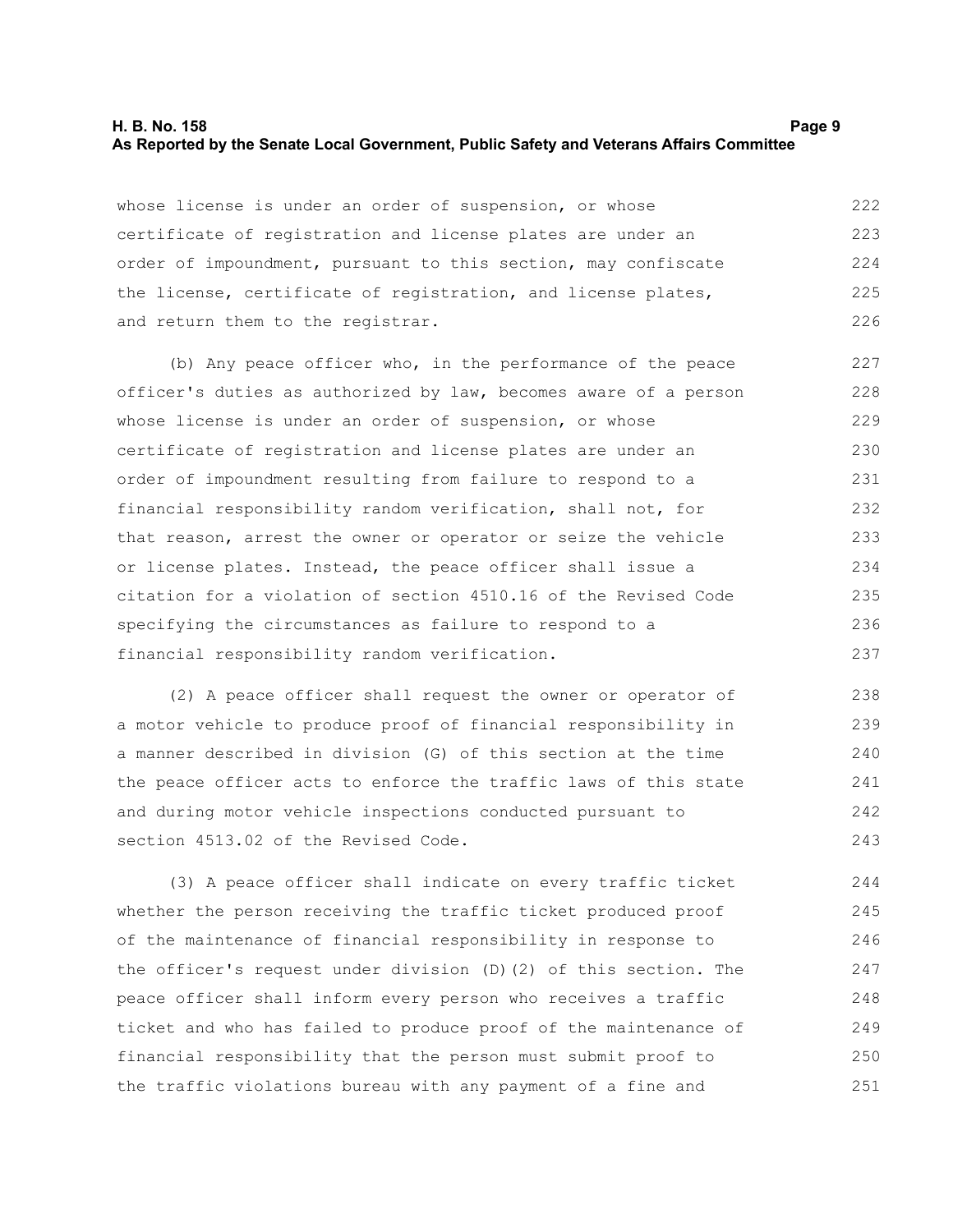costs for the ticketed violation or, if the person is to appear in court for the violation, the person must submit proof to the court. 252 253 254

(4)(a) If a person who has failed to produce proof of the maintenance of financial responsibility appears in court for a ticketed violation, the court may permit the defendant to present evidence of proof of financial responsibility to the court at such time and in such manner as the court determines to be necessary or appropriate. In a manner prescribed by the registrar, the clerk of courts shall provide the registrar with the identity of any person who fails to submit proof of the maintenance of financial responsibility pursuant to division (D) (3) of this section. 255 256 257 258 259 260 261 262 263 264

(b) If a person who has failed to produce proof of the maintenance of financial responsibility also fails to submit that proof to the traffic violations bureau with payment of a fine and costs for the ticketed violation, the traffic violations bureau, in a manner prescribed by the registrar, shall notify the registrar of the identity of that person. 265 266 267 268 269 270

(5)(a) Upon receiving notice from a clerk of courts or traffic violations bureau pursuant to division (D)(4) of this section, the registrar shall order the suspension of the license of the person required under division  $(A)$   $(2)$   $(a)$ ,  $(b)$ , or  $(c)$  of this section and the impoundment of the person's certificate of registration and license plates required under division (A)(2) (d) of this section, effective thirty days after the date of the mailing of notification. The registrar also shall notify the person that the person must present the registrar with proof of financial responsibility in accordance with this section, surrender to the registrar the person's certificate of 271 272 273 274 275 276 277 278 279 280 281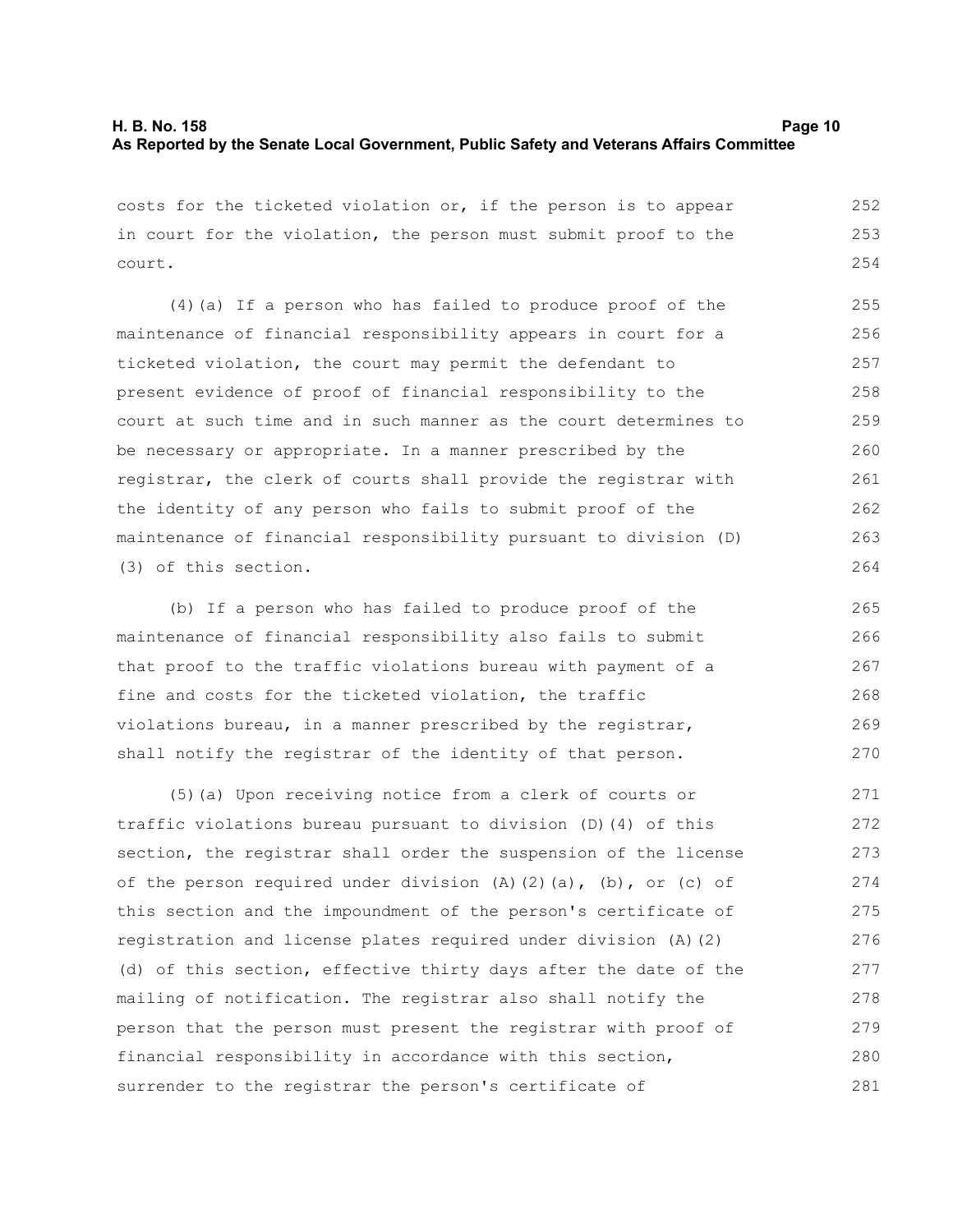#### **H. B. No. 158 Page 11 As Reported by the Senate Local Government, Public Safety and Veterans Affairs Committee**

registration, license plates, and license, or submit a statement subject to section 2921.13 of the Revised Code that the person did not operate or permit the operation of the motor vehicle at the time of the offense. Notification shall be in writing and shall be sent to the person at the person's last known address as shown on the records of the bureau of motor vehicles. The person, within fifteen days after the date of the mailing of notification, shall present proof of financial responsibility, surrender the certificate of registration, license plates, and license to the registrar in a manner set forth in division (A) (4) of this section, or submit the statement required under this section together with other information the person considers appropriate. 282 283 284 285 286 287 288 289 290 291 292 293 294

If the registrar does not receive proof or the person does not surrender the certificate of registration, license plates, and license, in accordance with this division, the registrar shall permit the order for the suspension of the license of the person and the impoundment of the person's certificate of registration and license plates to take effect.

(b) In the case of a person who presents, within the fifteen-day period, proof of financial responsibility, the registrar shall terminate the order of suspension and the impoundment of the registration and license plates required under division  $(A)$   $(2)$   $(d)$  of this section and shall send written notification to the person, at the person's last known address as shown on the records of the bureau. 301 302 303 304 305 306 307

(c) Any person adversely affected by the order of the registrar under division (D)(5)(a) or (b) of this section, within ten days after the issuance of the order, may request an administrative hearing before the registrar, who shall provide 308 309 310 311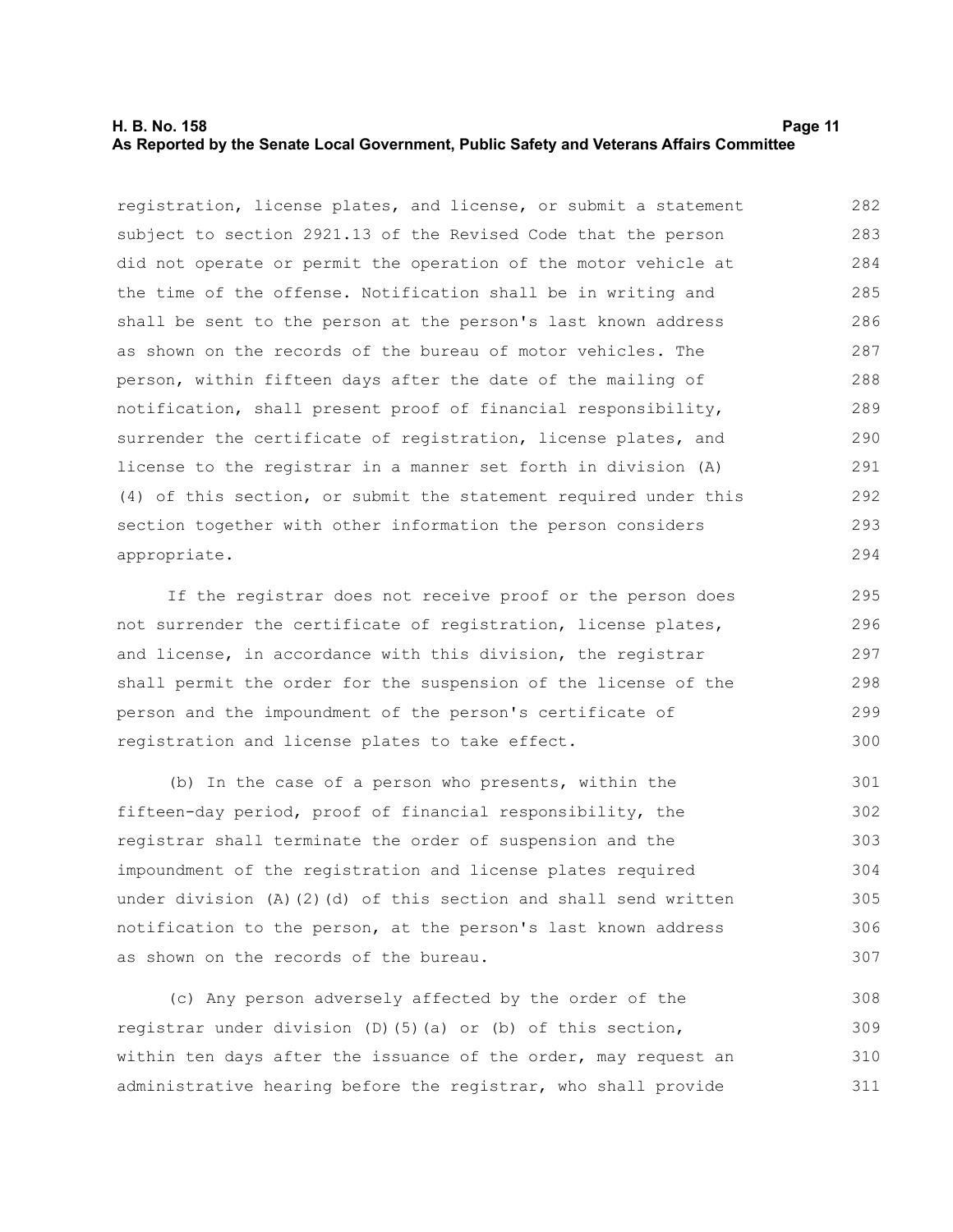#### **H. B. No. 158 Page 12 As Reported by the Senate Local Government, Public Safety and Veterans Affairs Committee**

the person with an opportunity for a hearing in accordance with this paragraph. A request for a hearing does not operate as a suspension of the order. The scope of the hearing shall be limited to whether, at the time of the hearing, the person presents proof of financial responsibility covering the vehicle and whether the person is eligible for an exemption in accordance with this section or any rule adopted under it. The registrar shall determine the date, time, and place of any hearing; provided, that the hearing shall be held, and an order issued or findings made, within thirty days after the registrar receives a request for a hearing. If requested by the person in writing, the registrar may designate as the place of hearing the county seat of the county in which the person resides or a place within fifty miles of the person's residence. Such person shall pay the cost of the hearing before the registrar, if the registrar's order of suspension or impoundment under division (D)(5)(a) or (b) of this section is upheld. 312 313 314 315 316 317 318 319 320 321 322 323 324 325 326 327 328

(6) A peace officer may charge an owner or operator of a motor vehicle with a violation of section 4510.16 of the Revised Code when the owner or operator fails to show proof of the maintenance of financial responsibility pursuant to a peace officer's request under division (D)(2) of this section, if a check of the owner or operator's driving record indicates that the owner or operator, at the time of the operation of the motor vehicle, is required to file and maintain proof of financial responsibility under section 4509.45 of the Revised Code for a previous violation of this chapter. 329 330 331 332 333 334 335 336 337 338

(7) Any forms used by law enforcement agencies in administering this section shall be prescribed, supplied, and paid for by the registrar. 339 340 341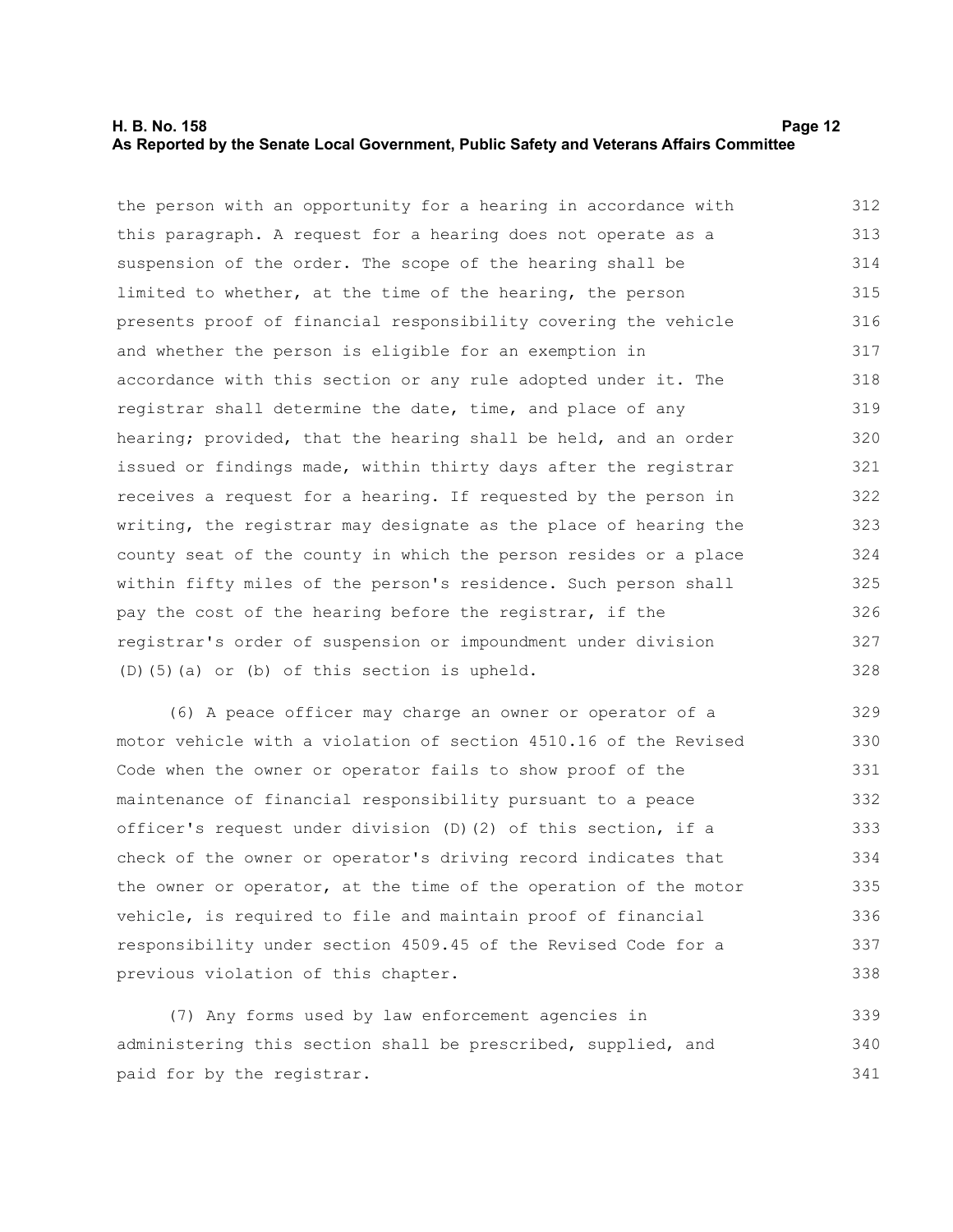#### **H. B. No. 158 Page 13 As Reported by the Senate Local Government, Public Safety and Veterans Affairs Committee**

(8) No peace officer, law enforcement agency employing a peace officer, or political subdivision or governmental agency that employs a peace officer shall be liable in a civil action for damages or loss to persons arising out of the performance of any duty required or authorized by this section. 342 343 344 345 346

(9) As used in this section, "peace officer" has the meaning set forth in section 2935.01 of the Revised Code. 347 348

(E) All fees, except court costs, fees paid to a deputy registrar, and those portions of the financial responsibility reinstatement fees as otherwise specified in this division, collected under this section shall be paid into the state treasury to the credit of the public safety - highway purposes fund established in section 4501.06 of the Revised Code and used to cover costs incurred by the bureau in the administration of this section and sections 4503.20, 4507.212, and 4509.81 of the Revised Code, and by any law enforcement agency employing any peace officer who returns any license, certificate of registration, and license plates to the registrar pursuant to division (C) of this section. 349 350 351 352 353 354 355 356 357 358 359 360

Of each financial responsibility reinstatement fee the registrar collects pursuant to division (A)(5)(a) of this section or receives from a deputy registrar under division (A) (5)(d) of this section, the registrar shall deposit twenty-five dollars of each one-hundred-dollar reinstatement fee, fifty dollars of each three-hundred-dollar reinstatement fee, and one hundred dollars of each six-hundred-dollar reinstatement fee into the state treasury to the credit of the indigent defense support fund created by section 120.08 of the Revised Code. 361 362 363 364 365 366 367 368 369

(F) Chapter 119. of the Revised Code applies to this section only to the extent that any provision in that chapter is 370 371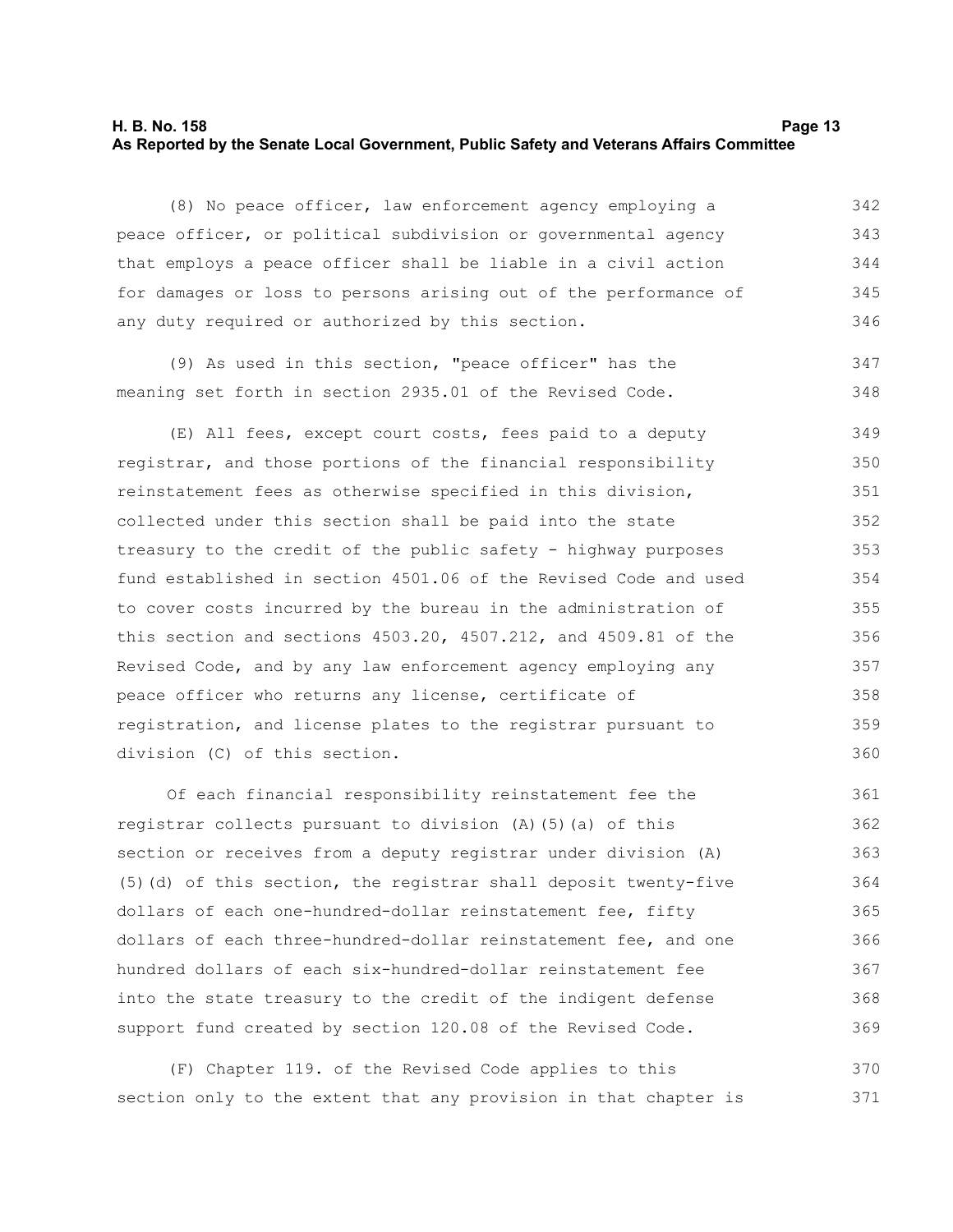### **H. B. No. 158 Page 14 As Reported by the Senate Local Government, Public Safety and Veterans Affairs Committee**

| not clearly inconsistent with this section.                      | 372 |
|------------------------------------------------------------------|-----|
| (G) (1) (a) The registrar, court, traffic violations bureau,     | 373 |
| or peace officer may require proof of financial responsibility   | 374 |
| to be demonstrated by use of a standard form prescribed by the   | 375 |
| registrar. If the use of a standard form is not required, a      | 376 |
| person may demonstrate proof of financial responsibility under   | 377 |
| this section by presenting to the traffic violations bureau,     | 378 |
| court, registrar, or peace officer any of the following          | 379 |
| documents or a copy of the documents:                            | 380 |
| (i) A financial responsibility identification card as            | 381 |
| provided in section 4509.103 of the Revised Code;                | 382 |
| (ii) A certificate of proof of financial responsibility on       | 383 |
| a form provided and approved by the registrar for the filing of  | 384 |
| an accident report required to be filed under section 4509.06 of | 385 |
| the Revised Code;                                                |     |
| (iii) A policy of liability insurance, a declaration page        | 387 |
| of a policy of liability insurance, or liability bond, if the    | 388 |
| policy or bond complies with section 4509.20 or sections 4509.49 | 389 |
| to 4509.61 of the Revised Code;                                  | 390 |
| (iv) A bond or certification of the issuance of a bond as        | 391 |
| provided in section 4509.59 of the Revised Code;                 | 392 |
| (v) A certificate of deposit of money or securities as           | 393 |
| provided in section 4509.62 of the Revised Code;                 | 394 |
| (vi) A certificate of self-insurance as provided in              | 395 |
| section 4509.72 of the Revised Code.                             | 396 |

(b) A person also may present proof of financial responsibility under this section to the traffic violations bureau, court, registrar, or peace officer through use of an 397 398 399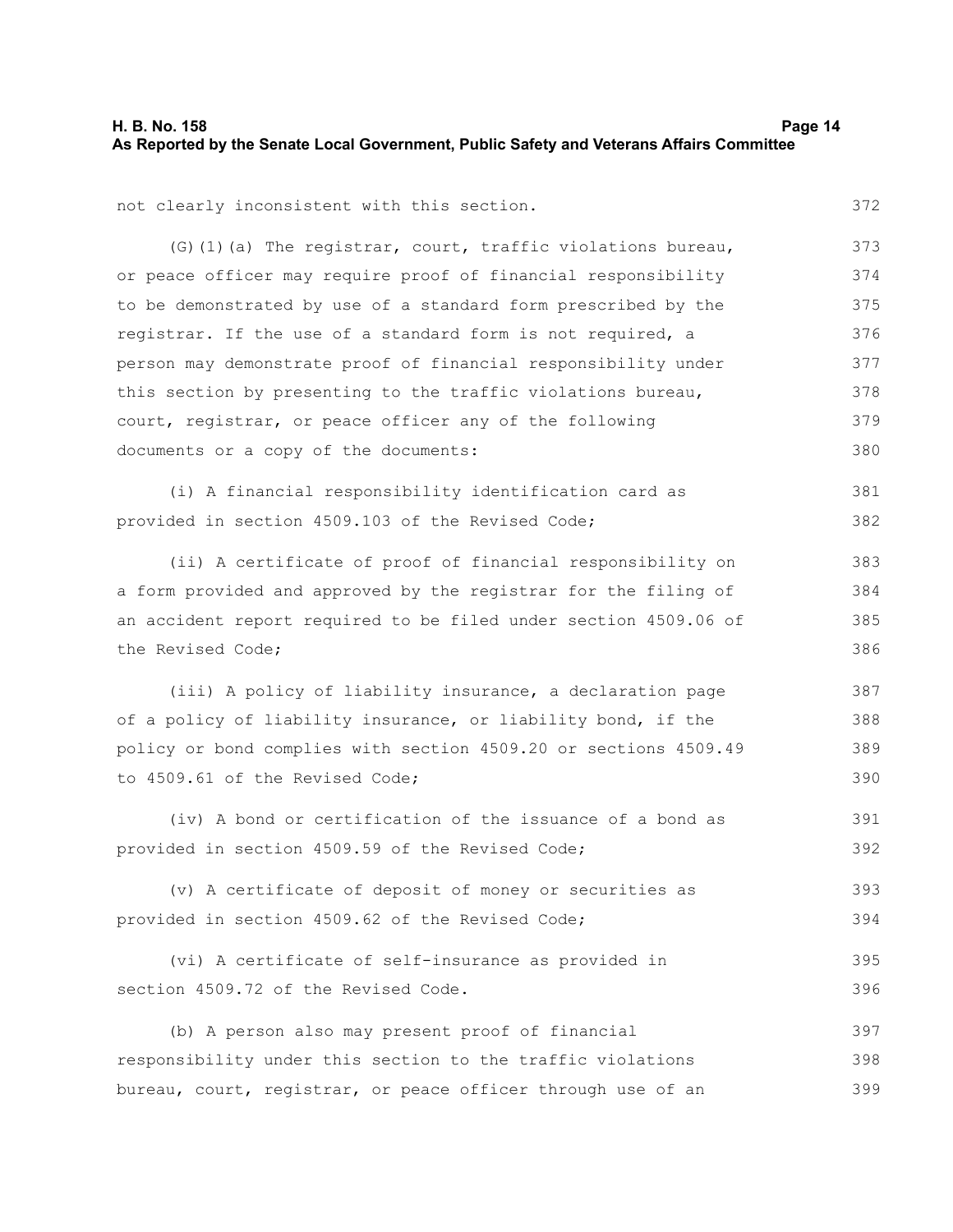## **H. B. No. 158 Page 15 As Reported by the Senate Local Government, Public Safety and Veterans Affairs Committee**

| electronic wireless communications device as specified under     |     |
|------------------------------------------------------------------|-----|
| section 4509.103 of the Revised Code.                            | 401 |
| (2) If a person fails to demonstrate proof of financial          | 402 |
| responsibility in a manner described in division (G) (1) of this |     |
| section, the person may demonstrate proof of financial           |     |
| responsibility under this section by any other method that the   |     |
| court or the bureau, by reason of circumstances in a particular  |     |
| case, may consider appropriate.                                  | 407 |
| (3) A motor carrier certificated by the interstate               | 408 |
| commerce commission or by the public utilities commission may    | 409 |
| demonstrate proof of financial responsibility by providing a     | 410 |
| statement designating the motor carrier's operating authority    | 411 |
| and averring that the insurance coverage required by the         | 412 |
| certificating authority is in full force and effect.             | 413 |
| (4) (a) A finding by the registrar or court that a person        | 414 |
| is covered by proof of financial responsibility in the form of   |     |
| an insurance policy or surety bond is not binding upon the named |     |
| insurer or surety or any of its officers, employees, agents, or  |     |
| representatives and has no legal effect except for the purpose   |     |
| of administering this section.                                   | 419 |
| (b) The preparation and delivery of a financial                  | 420 |
| responsibility identification card or any other document         | 421 |
| authorized to be used as proof of financial responsibility and   | 422 |
| the generation and delivery of proof of financial responsibility | 423 |
| to an electronic wireless communications device that is          | 424 |
| displayed on the device as text or images does not do any of the |     |
| following:                                                       | 426 |
| (i) Create any liability or estoppel against an insurer or       | 427 |

surety, or any of its officers, employees, agents, or 428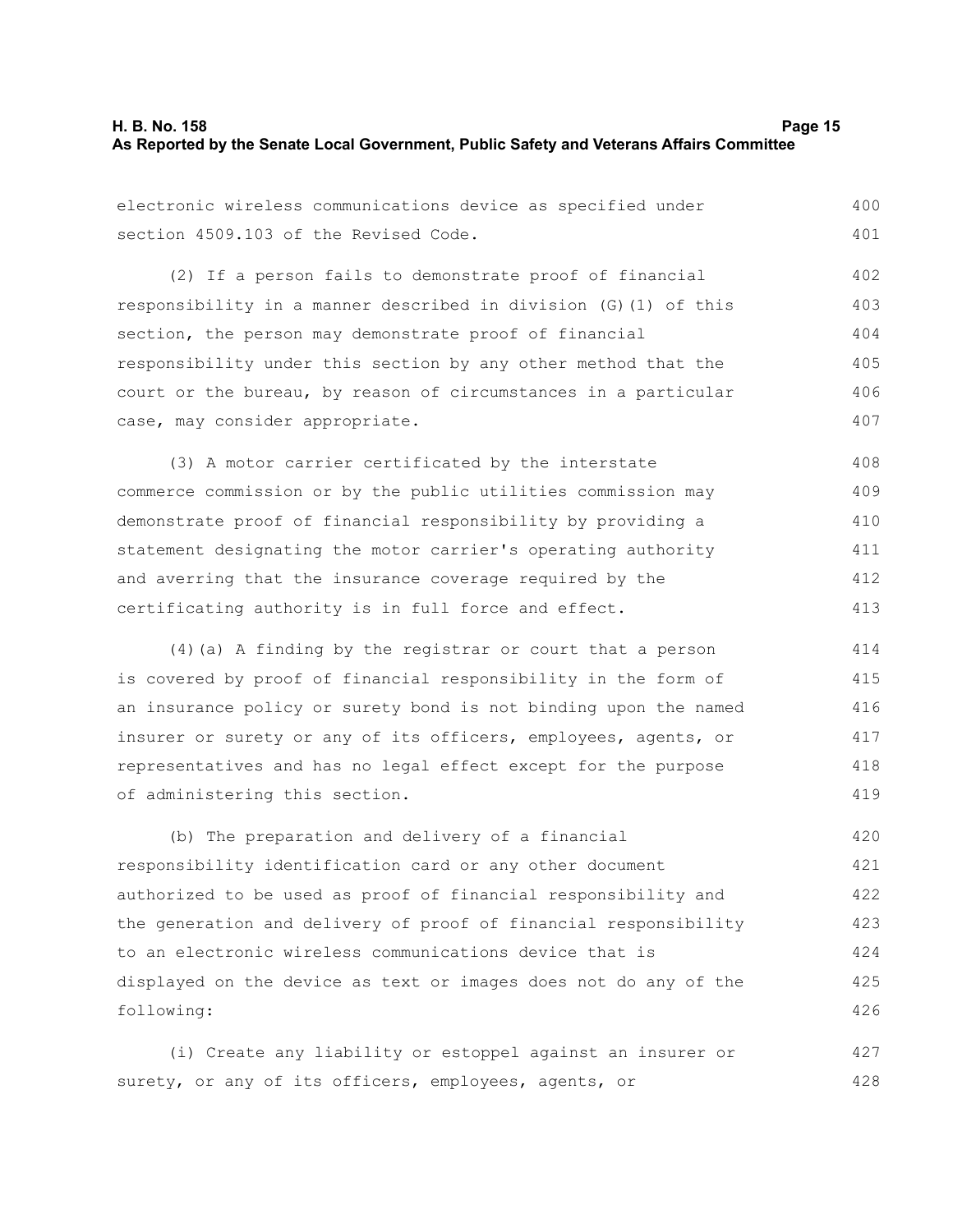#### **H. B. No. 158 Page 16 As Reported by the Senate Local Government, Public Safety and Veterans Affairs Committee**

#### representatives;

(ii) Constitute an admission of the existence of, or of any liability or coverage under, any policy or bond; 430 431

429

(iii) Waive any defenses or counterclaims available to an insurer, surety, agent, employee, or representative in an action commenced by an insured or third-party claimant upon a cause of action alleged to have arisen under an insurance policy or surety bond or by reason of the preparation and delivery of a document for use as proof of financial responsibility or the generation and delivery of proof of financial responsibility to an electronic wireless communications device. 432 433 434 435 436 437 438 439

(c) Whenever it is determined by a final judgment in a judicial proceeding that an insurer or surety, which has been named on a document or displayed on an electronic wireless communications device accepted by a court or the registrar as proof of financial responsibility covering the operation of a motor vehicle at the time of an accident or offense, is not liable to pay a judgment for injuries or damages resulting from such operation, the registrar, notwithstanding any previous contrary finding, shall forthwith suspend the operating privileges and registration rights of the person against whom the judgment was rendered as provided in division (A)(2) of this section. 440 441 442 443 444 445 446 447 448 449 450 451

(H) In order for any document or display of text or images on an electronic wireless communications device described in division (G)(1) of this section to be used for the demonstration of proof of financial responsibility under this section, the document or words or images shall state the name of the insured or obligor, the name of the insurer or surety company, and the effective and expiration dates of the financial responsibility, 452 453 454 455 456 457 458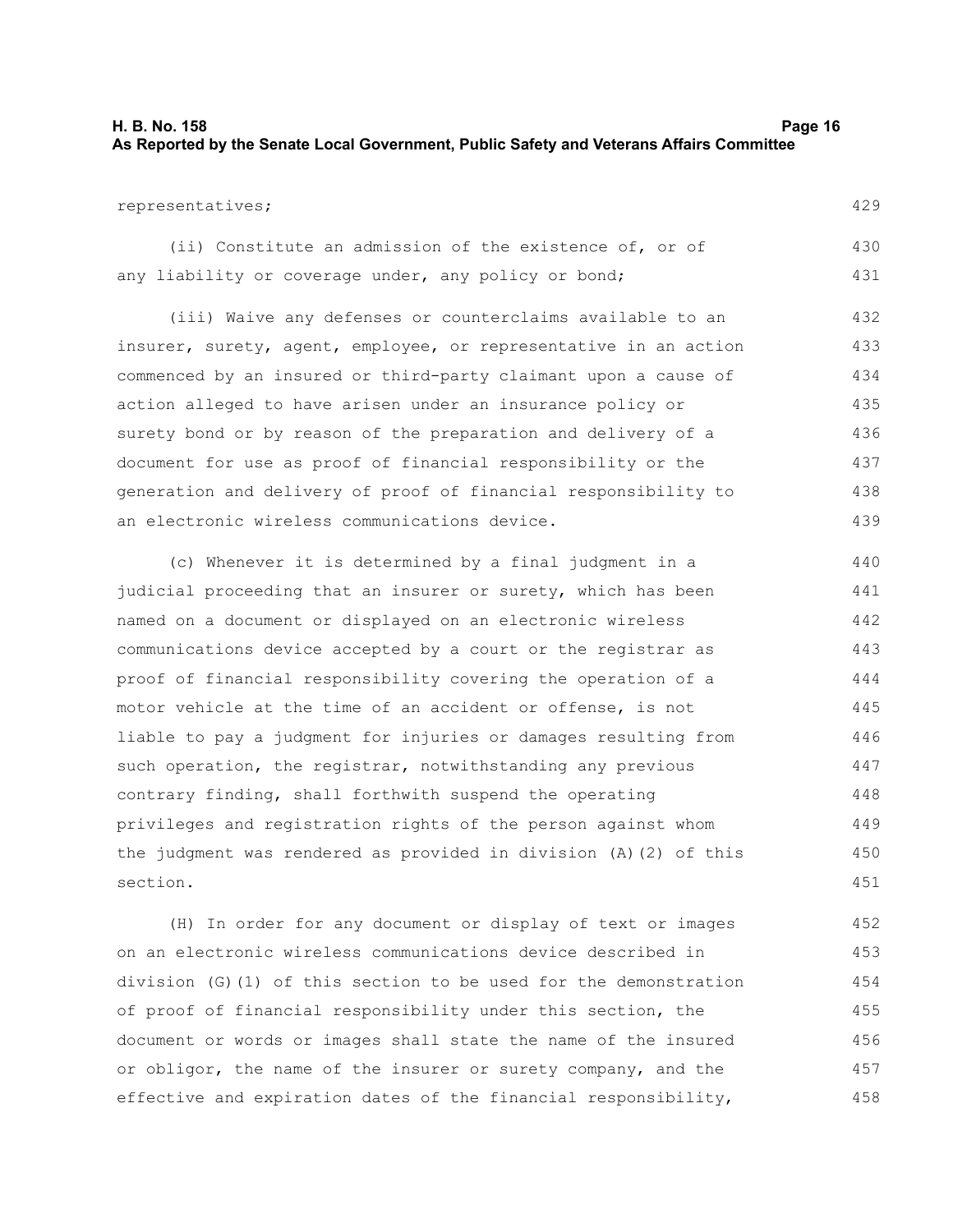#### **H. B. No. 158 Page 17 As Reported by the Senate Local Government, Public Safety and Veterans Affairs Committee**

| and designate by explicit description or by appropriate  | 459 |
|----------------------------------------------------------|-----|
| reference all motor vehicles covered which may include a | 460 |
| reference to fleet insurance coverage.                   | 461 |

(I) For purposes of this section, "owner" does not include a licensed motor vehicle leasing dealer as defined in section 4517.01 of the Revised Code, but does include a motor vehicle renting dealer as defined in section 4549.65 of the Revised Code. Nothing in this section or in section 4509.51 of the Revised Code shall be construed to prohibit a motor vehicle renting dealer from entering into a contractual agreement with a person whereby the person renting the motor vehicle agrees to be solely responsible for maintaining proof of financial responsibility, in accordance with this section, with respect to the operation, maintenance, or use of the motor vehicle during the period of the motor vehicle's rental. 462 463 464 465 466 467 468 469 470 471 472 473

(J) The purpose of this section is to require the maintenance of proof of financial responsibility with respect to the operation of motor vehicles on the highways of this state, so as to minimize those situations in which persons are not compensated for injuries and damages sustained in motor vehicle accidents. The general assembly finds that this section contains reasonable civil penalties and procedures for achieving this purpose. 474 475 476 477 478 479 480 481

(K) Nothing in this section shall be construed to be subject to section 4509.78 of the Revised Code. 482 483

(L)(1) The registrar may terminate any suspension imposed under this section and not require the owner to comply with divisions  $(A)$  (5)(a), (b), and (c) of this section if the registrar with or without a hearing determines that the owner of the vehicle has established by clear and convincing evidence 484 485 486 487 488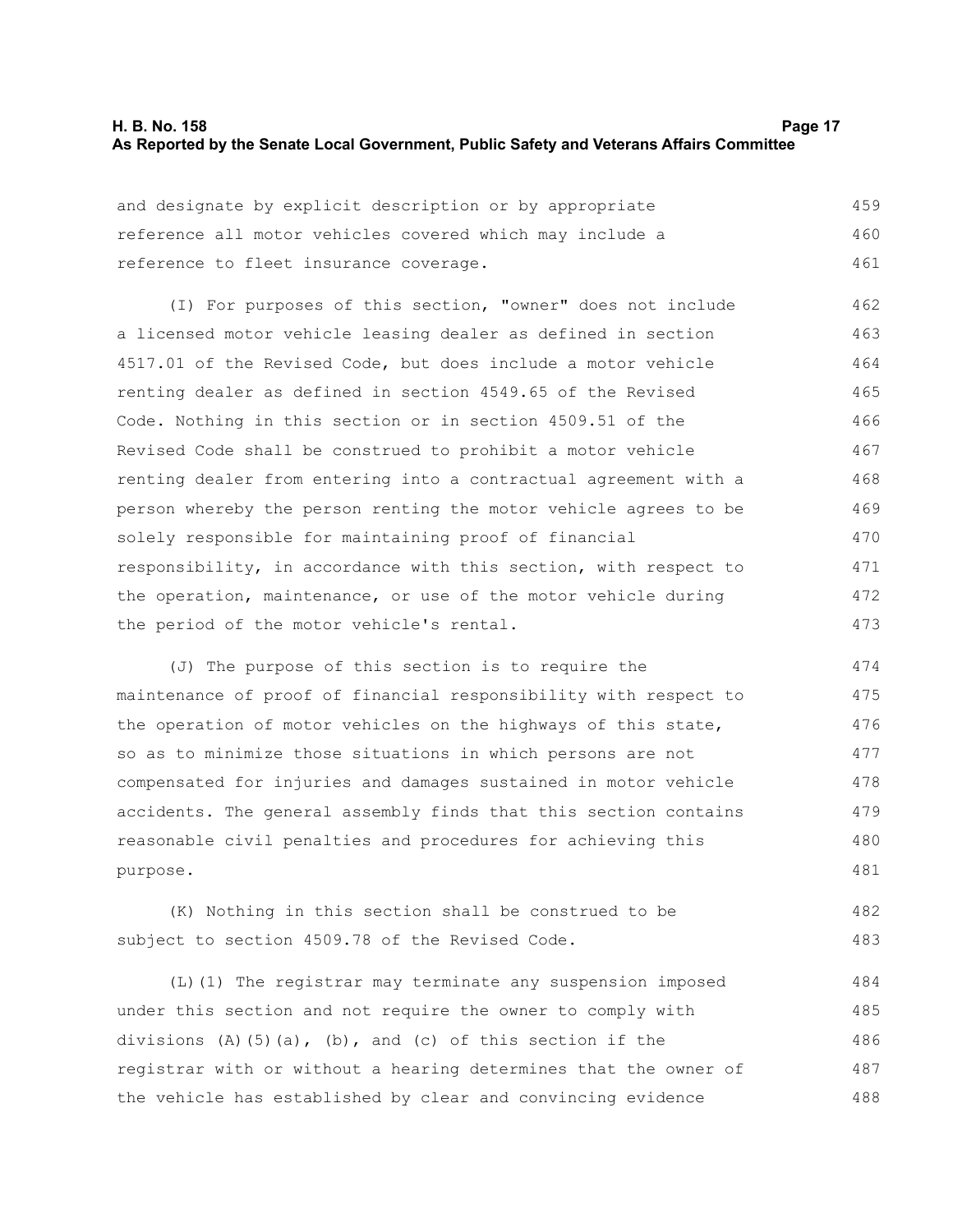| that all of the following apply:                                 | 489 |
|------------------------------------------------------------------|-----|
| (a) The owner customarily maintains proof of financial           | 490 |
| responsibility.                                                  | 491 |
| (b) Proof of financial responsibility was not in effect          | 492 |
| for the vehicle on the date in question for one of the following | 493 |
| reasons:                                                         | 494 |
| (i) The vehicle was inoperable.                                  | 495 |
| (ii) The vehicle is operated only seasonally, and the date       | 496 |
| in question was outside the season of operation.                 | 497 |
| (iii) A person other than the vehicle owner or driver was        | 498 |
| at fault for the lapse of proof of financial responsibility      | 499 |
| through no fault of the owner or driver.                         | 500 |
| (iv) The lapse of proof of financial responsibility was          | 501 |
| caused by excusable neglect under circumstances that are not     | 502 |
| likely to recur and do not suggest a purpose to evade the        | 503 |
| requirements of this chapter.                                    | 504 |
| (2) The registrar may grant an owner or driver relief for        | 505 |
| a reason specified in division (L)(1)(b)(i) or (ii) of this      | 506 |
| section whenever the owner or driver is randomly selected to     | 507 |
| verify the existence of proof of financial responsibility for    | 508 |
| such a vehicle. However, the registrar may grant an owner or     | 509 |
| driver relief for a reason specified in division (L)(1)(b)(iii)  | 510 |
| or (iv) of this section only if the owner or driver has not      | 511 |
| previously been granted relief under division (L)(1)(b)(iii) or  | 512 |
| (iv) of this section.                                            | 513 |
| (M) The registrar shall adopt rules in accordance with           | 514 |
| $Chontan 110$ of the Deviaed Cede that are negogged              | 515 |

Chapter 119. of the Revised Code that are necessary to administer and enforce this section. The rules shall include 515 516